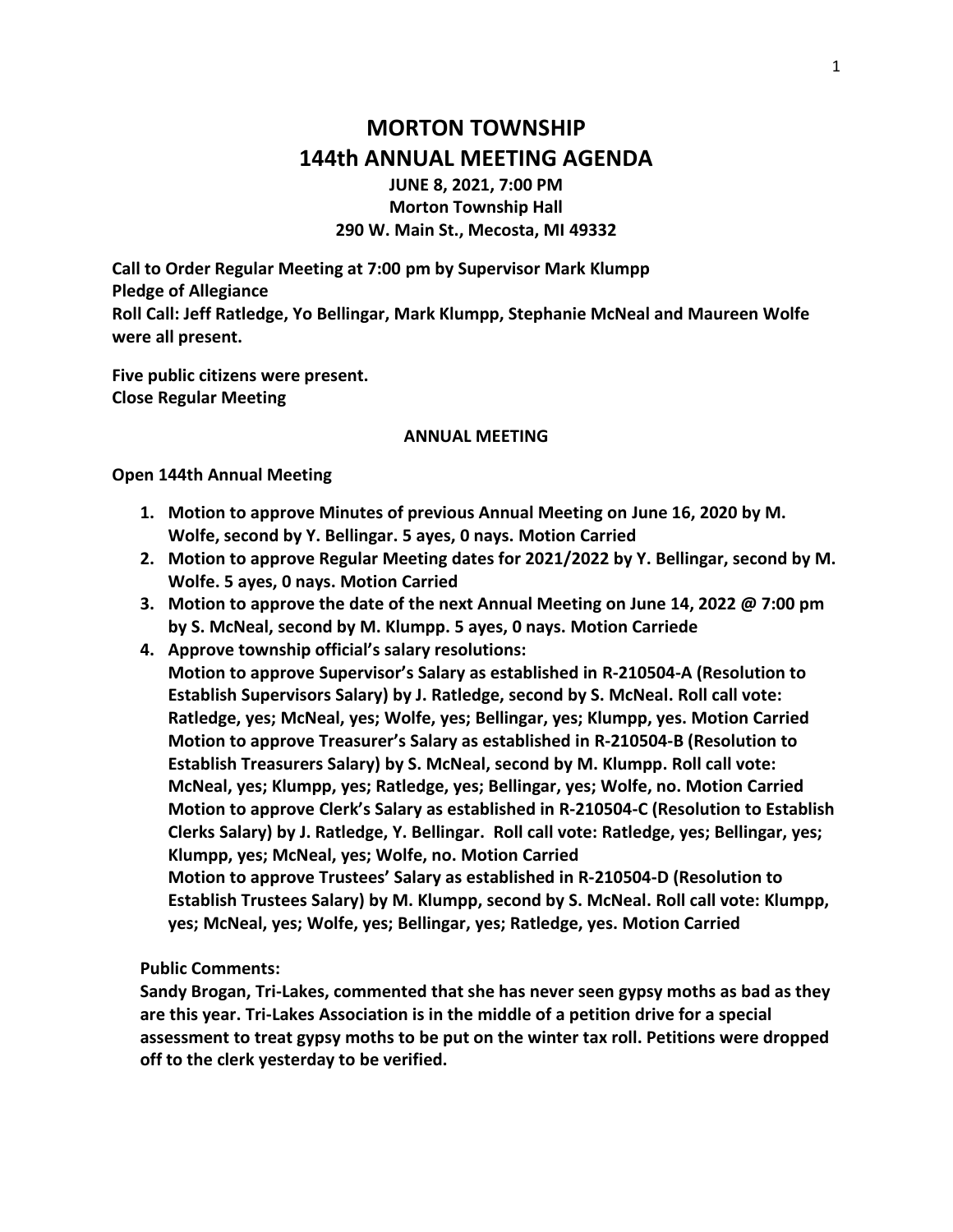**Dave Lewis, 11034 11 Mile Road, asked the clerk if the legal description on the petitions was satisfactory.**

**Larry Bunker, 9524 West School Section Lake Drive, asked why only the Tri-Lakes are doing a spraying and not the rest of the township. Motion to adjourn the 144th Annual Meeting**

### **BUDGET HEARING**

- **1. Open the Budget Hearing**
- **2. Discuss Budget**
- **3. Public Comments**
- **4. Adjourn the Budget Hearing**

#### **RE-OPEN REGULAR MEETING**

# **Morton Township Board of Trustees Agenda Regular Meeting June 8, 2021**

**Re-open Regular Meeting Motion to approve consent agenda: Approve Agenda of today's meeting June 8, 2021, 7:00 PM Approve Minutes of Regular Meeting Tuesday, May 11, 2021 @ 9:00 am Approve Minutes of Morton Township Fire/Rescue Department Budget Meeting May 11, 2021 @ 10:00 am Approve Minutes of Special Meeting to Discuss Recycling and Use of Township Hall for Gatherings Tuesday, May 25, 2021 @ 10:00 am Approve Minutes of the Committee of the Whole Minutes on June 1, 2021 @ 9:00 am by Y. Bellingar, second by J. Ratledge. 5 ayes, 0 nays. Motion Carried**

**Submit Treasurer's Report**

## **Fund Disbursements:**

**Motion to approve payment of bills includes payments on May 11, 2021 for the amount of twenty-one thousand, seven hundred eighty dollars and ninety-eight cents (\$21,780.98); May 26, 2021 for the amount of three-hundred twenty thousand, nine hundred two dollars and six cents (\$320,902.06); May payroll for the amount of thirty thousand, six hundred thirty dollars and eighty-five cents (\$30,630.85); and payments on June 1, 2021 for the amount of thirty-six thousand, two hundred forty-three dollars and five cents (\$36,243.05) for a grand total of four hundred nine thousand, five hundred fifty-six dollars and ninety-four cents (\$409,556.94) by M. Wolfe, second by J. Ratledge.** 

**Roll Call Vote: Wolfe, yes; Ratledge, Bellingar, yes; Klumpp, yes; McNeal, yes. Motion Carried**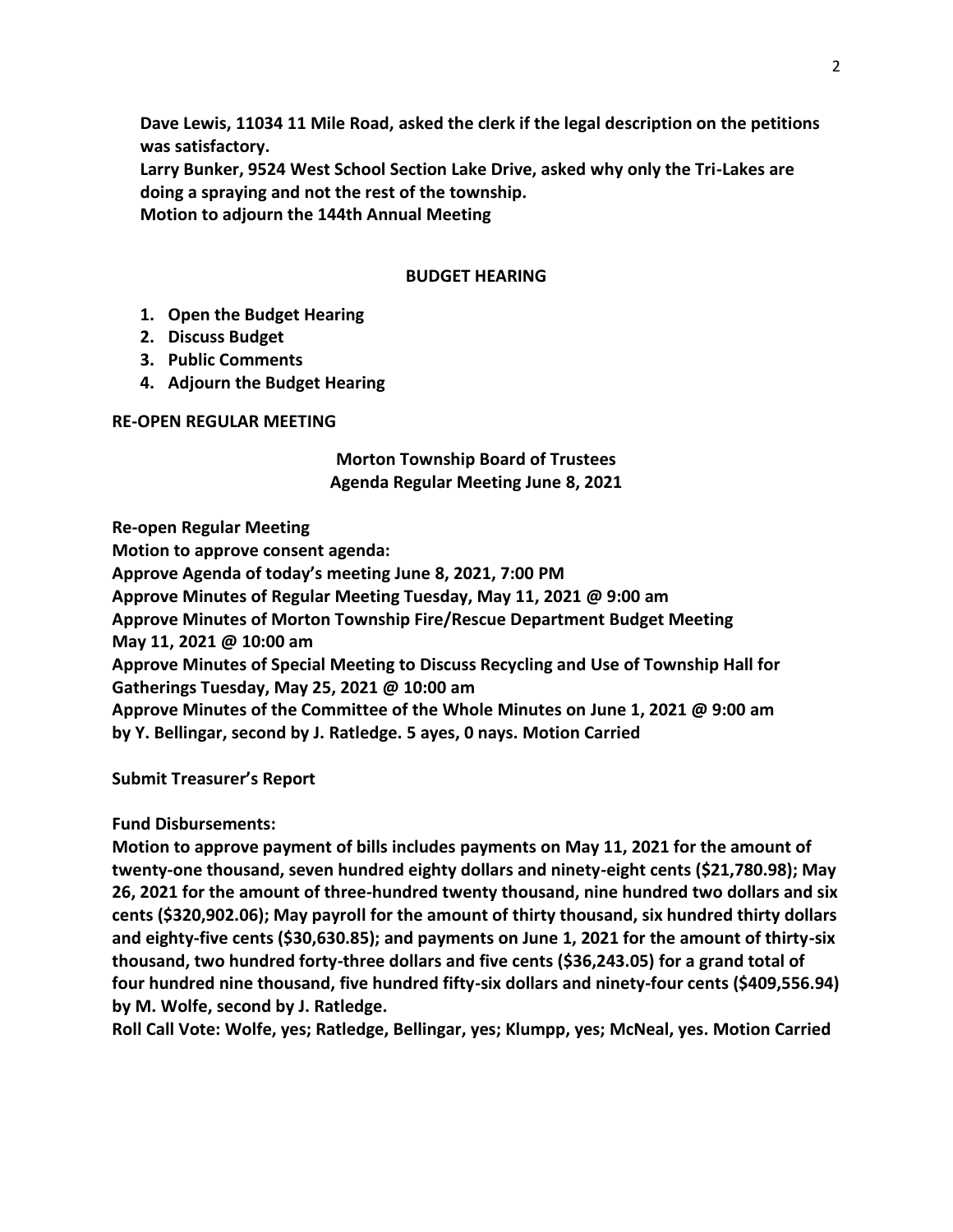**Reports:**

- **1. Fire and Rescue Run Reports: Fire Chief Allen Sutherby reported 58 calls in May. Received our new cardiac monitor last Wednesday. Will have in-service training on the machine at next department training meeting.**
- **2. Planning Commission: Jeff Ratlege reported that the commission is working on the sign ordinance.**
- **3. Fire Administrative Committee: Joe Lanz, no report.**
- **4. Recycling: Stephanie McNeal gave an update on the status of the new recycling building.**
- **5. Recreation Committee: Stephanie McNeal gave an update on recreation committee projects.**
- **6. River Park: Yo Bellingar gave an update on the river park.**

**Unfinished Business:**

**M. Wolfe reported that she will add accepting credit card payments to the July Committee of the Whole Meeting.** 

**Jeff Ratledge reported he is getting pricing on a gazebo for the township hall property.**

**New Business:** 

**Motion to approve Resolution (R-210608), Morton Township Budget Resolution by M. Wolfe, second by Y. Bellingar. Roll call vote: Wolfe, yes; Bellingar, yes; Ratledge, yes; Klumpp, yes; McNeal, yes. Motion Carried**

**Motion to approve Resolution (R-210608-A), Resolution to Adjust Budget by M. Wolfe, second by J. Ratledge. Roll call vote: Wolfe, yes; Ratledge, yes; McNeal, yes; Klumpp, yes; Bellingar, yes. Motion Carried**

**Motion to approve Resolution (R-210608-B), Financial Institution Resolution by M. Wolfe, second by M. Klumpp. Roll call vote: Wolfe, yes; Klumpp, yes; McNeal, yes; Bellingar, yes; Ratledge, yes. Motion Carried**

**Motion to approve \$4000 payment to Morton Township Library for the literacy program by M. Wolfe, second by J. Ratledge. Roll call vote: Wolfe, yes; Ratledge, yes; Bellingar, yes; Klumpp, yes; McNeal, yes. Motion Carried**

**Motion to approve Ordinance #55 Long-Term Disability Coverage by M. Wolfe, second by S. McNeal. Roll call vote: Wolfe, yes; McNeal, yes; Klumpp, yes; Ratledge, yes; Bellingar, yes. Motion Carried**

**Motion to approve \$1900 to Michigan Townships Association for one-year subscription to online unlimited training workshops by M. Wolfe, second by S. McNeal. Roll call vote: Wolfe, yes; Ratledge, yes; Klumpp, yes; Bellingar, yes; McNeal, yes. Motion Carried**

**Motion to approve METRO Act Right-of-Way Permit Extension Request for additional 5-year term by S. McNeal, second by M. Klumpp. Roll call vote: McNeal, yes; Klumpp, yes; Ratledge, yes; Bellingar, yes; Wolfe, yes. Motion Carried**

**Motion to Approve the L-4029 by M. Wolfe, second by J. Ratledge. Roll call vote: Wolfe, yes; Ratledge, yes; Klumpp, yes; Bellingar, yes; McNeal, yes. Motion Carried**